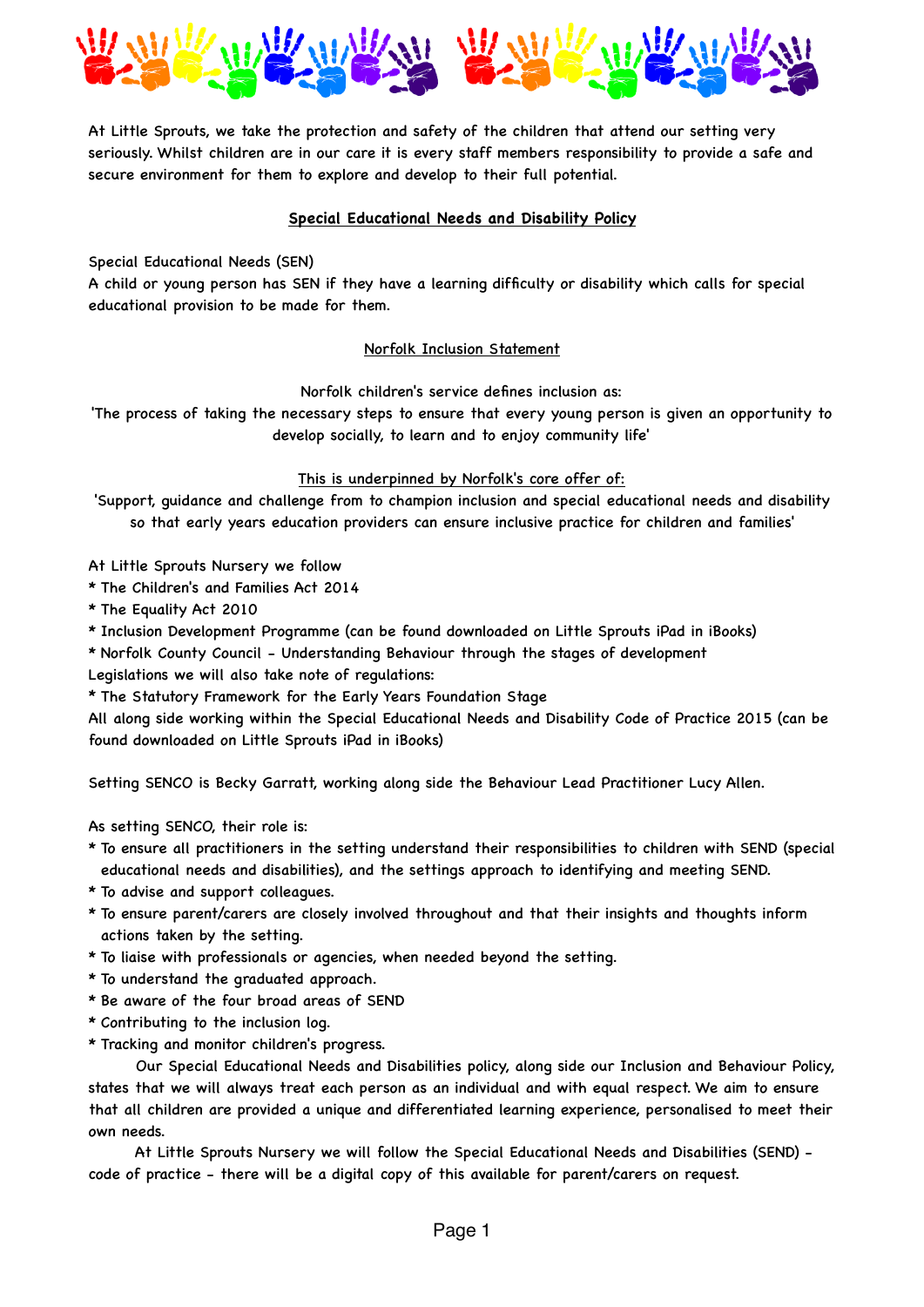# Identifying SEND

 In the code of practice it states the importance and benefits from early identification of SEND from this early identification, working closely with the child's parent/carers, effective provision will be put in place - in turn helping improve the long term outcomes for the child.

 Working closely with the child's parent/carers is paramount as they are the child's first educators.

# Progress Check at Two (see Two Year Check - The Shared Review)

 Working alongside health visitors, after a child is 24months and before they are 36months a child's key person will complete a review of the child's development. This will be focused on the prime areas of development, Personal, Social and Development, Physical Development and Communication and Language.

- This Two Year Check MUST identify:
- \* What good progress is being made
- \* Is there a need for any additional support

\* There is a concern that a child may have a development delay, which may indicate SEN OR disability)

 From having an understanding of the child's likes and interest, from working closely with a child's parent/carers, key persons will provide experiences around these, which will promote the child's individual learning goals. Through these experiences regular observations will be taken of their key children, at the end of every term, from these observations the children will be tracked in the areas of development.

 Under 36months children will be tracked in the prime areas, Physical Development, Communication and Language Development and Personal, Social and Emotional Development. Children over 36months will be tracked in these areas plus the specific areas Literacy, Mathematics, Understanding of the World and Expressive Arts and Design.

 From these methods of monitoring children's progress, if a child seems significantly behind the expected milestones, approx more than eight months or where a child's progress gives cause for concern, we will pay particular attention to information on a child's progress in the four broad areas, shown in the SEND code of practice:

- \* Communication and Interaction
- \* Cognition and Learning
- \* Behaviour, Emotional and Social development

\* Sensory and/or Physical development

When suitable provision is being sought for the child's learning development, always working closely with their parent/carers.

# Transition

SEND support should be provided by their key person and setting SENCO putting in place planning and preparation for the child's transition to a new setting, school or even a new room in the setting. This could be reviewing a ECHP that maybe in place or SEND support being provided.

Information should be shared with the new setting as part of a child's transition, after seeking consent from their parent/carers.

At Little Sprouts we adapt the graduated approach when planning for children with SEND, following the four stages of action - Assess, Plan, Do, Review

The four stages of action explained: